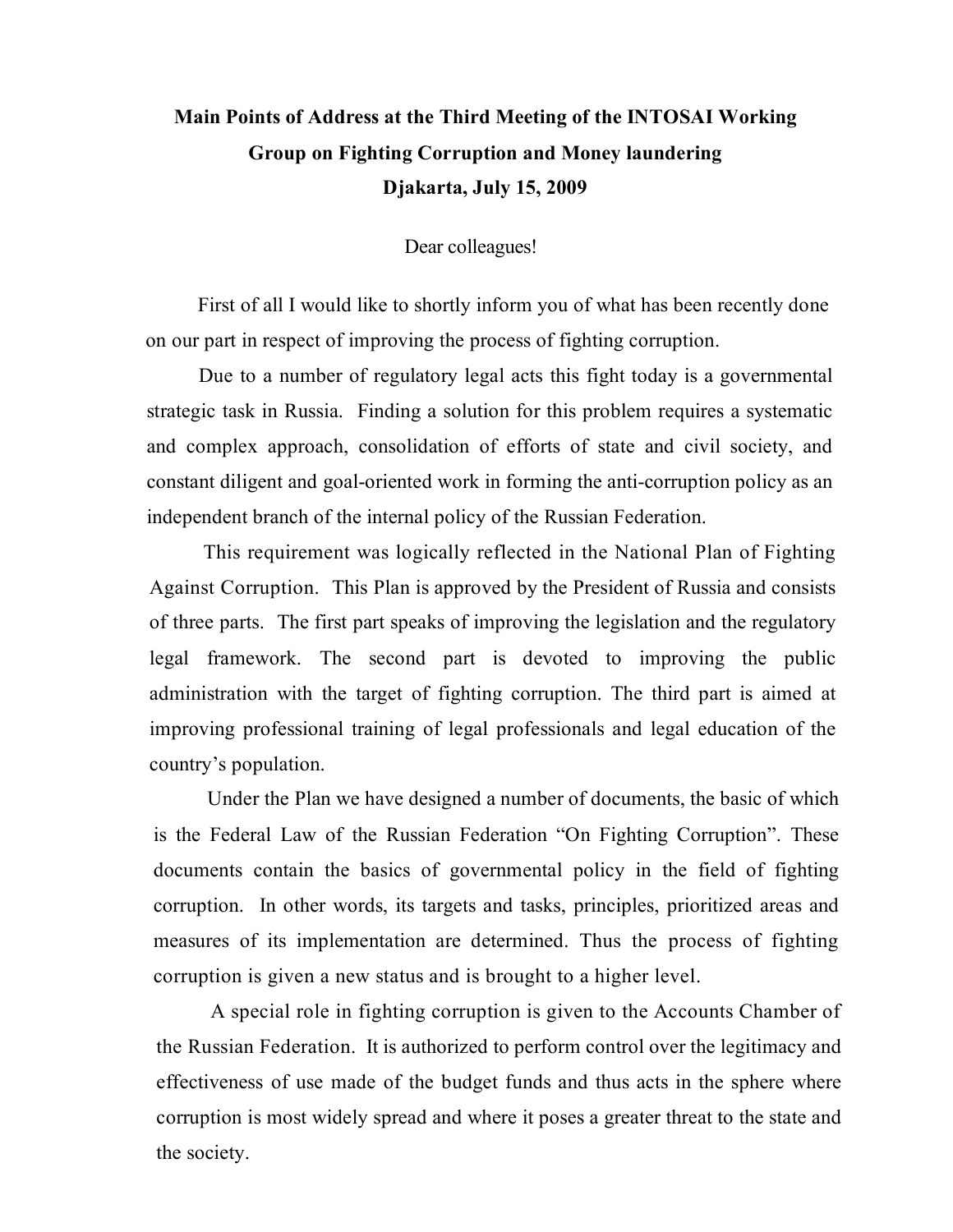Considering these circumstances the Accounts Chamber has devised its **own plan of activities** as a part of implementing the National Plan. It consists of three parts. In respect of the contents these three parts contain such aspects of our activities as identification of corruption occurrences in the financial-budgetary field, systematic work on improving legislation, strengthening the cooperation with law-enforcing and other control organizations, and developing preventive measures in respect of internal corruption risks.

Another important field of anti-corruption activities is decreasing the administrative pressure that exists in respect of economy on the part of controlling organizations. Du to this we are conducting works on introducing changes to the Fiscal Code. It is aimed at developing in Russia a unified system of state financial control and more precise division of authority of internal and external control organizations. We actively participate in the works on improving the bankruptcy legislation with the target of increasing the responsibility for conducting false bankruptcies and using it as an instrument of property redistribution, that is corporate raid.

The global financial crisis has introduced corrections to our work. It is now redesigned thus to constantly perform the analysis of crisis issues. For this target we are performing effective control and monitoring of the efficiency of implementation of state support measures aimed at stabilizing the financial system and increasing the stability of Russian economy.

The prioritized sphere of anti-corruption activities of the Accounts Chamber is certainly the strengthening of our international cooperation. Under this cooperation we strive for assisting in practical implementation in Russia of the recommendations devised by the international anti-corruption community, distribution of international standards of fighting corruption and realization of joint anti-corruption projects. The Accounts Chamber is also trying to contribute to the improving of the effectiveness of participation of our organizations in fighting the intrusion of cross-border criminality in the international financial systems, and corruption and theft of budgetary funds that are frequently used for financial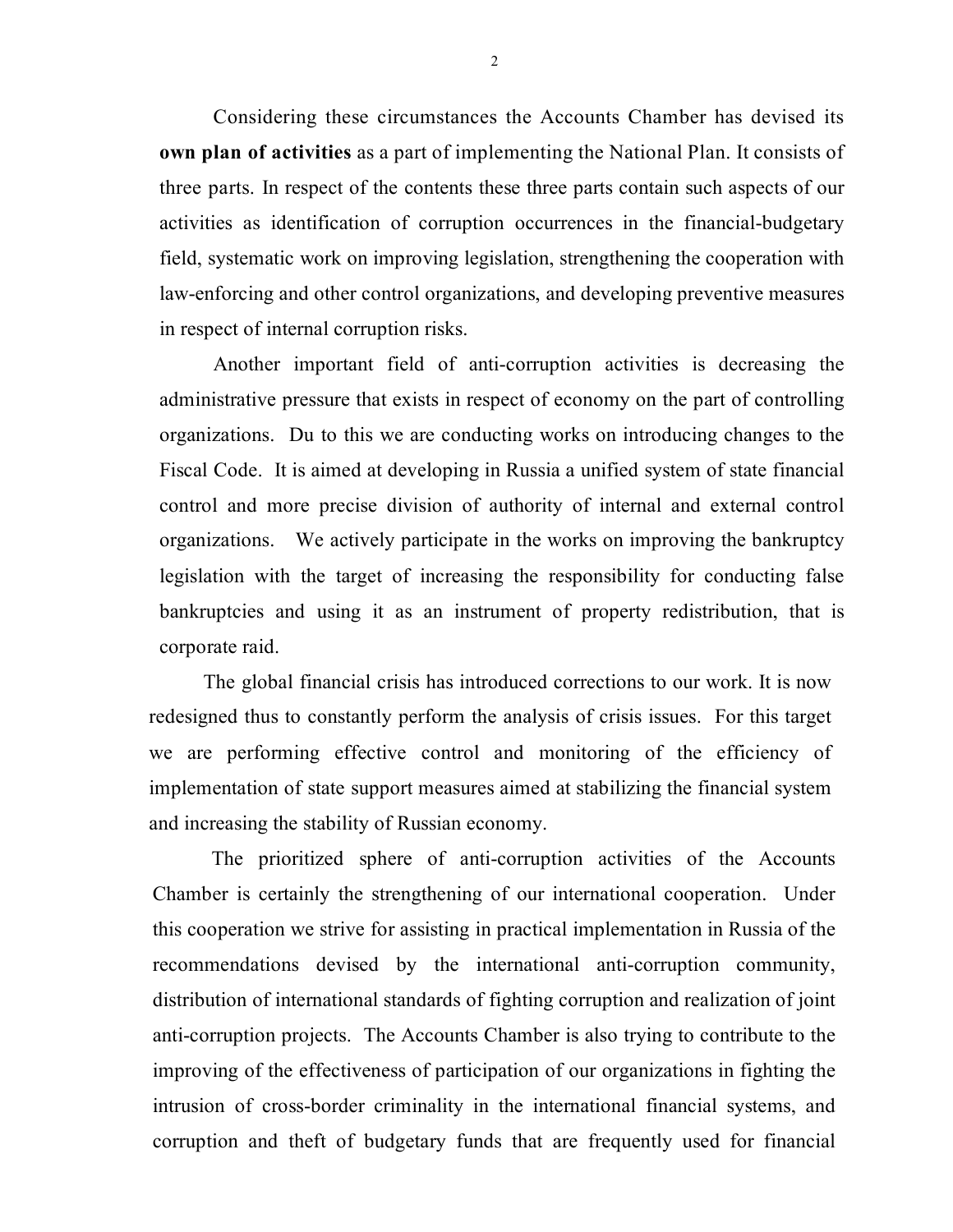support of terrorism.

In particular, under the plan of activities of our Working Group the Accounts Chamber of the Russian Federation has devised a project of guiding policies and recommendations for the Supreme Financial Control Bodies of INTOSAI member-countries on the issues of fighting corruption and international money laundering.

On presenting this project we first of all would like to attract your attention to the fact that the activities of the Supreme Financial Control Bodies of INTOSAI member-countries on providing for control over the spheres of fighting corruption and international money laundering in our opinion should be based on the following principals.

- 1. This is the principal of legality. It implies strict and precise observance the existing international and national legislation on the part of the SAI employees in realizing the authority granted to them in respect of fighting corruption and international money laundering.
- 2. The next principal is the principal of independence**.** Its realization implies:
- SAI's right for the independent determining of subject, object, and terms and method of is activities of fighting corruption and international money laundering;
- Free access to information necessary for solving the issues in this sphere;
- Independence from any political influence.
- 3. An important principal of our activities should be the principal of objectivity and impartiality**.** It provides for:
	- non-admission of preconception or prejudice in respect of existence (absence) of corruptive aspects in the activities of the objects audited, exclusion of any motives (profit, political order, etc.) in the course of conduct of its activities in respect of identification, solving, and preventing corruption and international money laundering;
	- impartiality and validity of conclusions on identification of occurrences of corruption and international money laundering, its supporting with data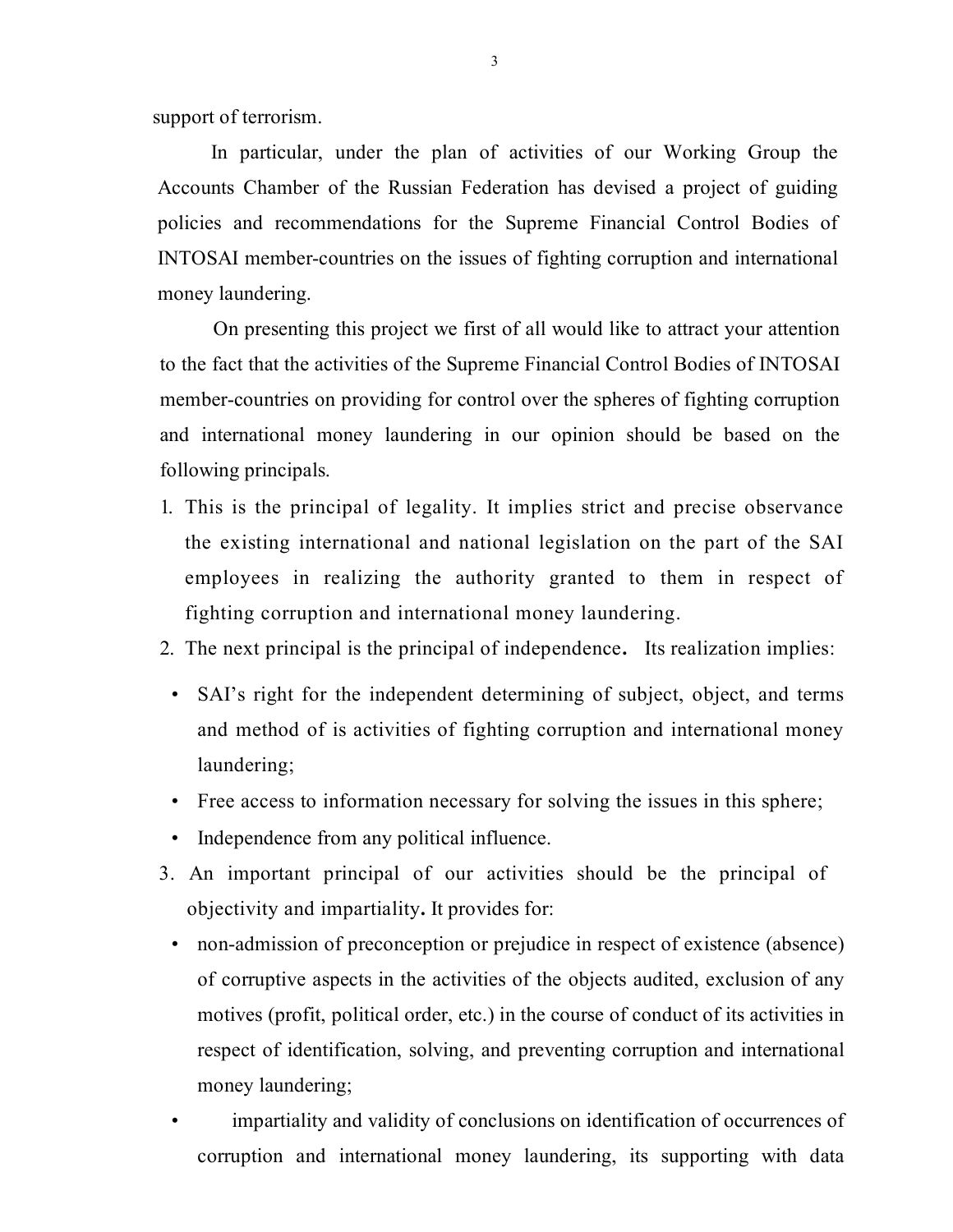containing correct and official information.

- 4. I believe that nobody would be against the evident fact that our activities should be of systematic nature. This leads to the principal of consistency**.** The realization of this principal implies:
	- distinct differentiation of SAI's functions in the field of fighting corruption and international money laundering from the functions of other bodies participating in this fight, absence of doubling in performing the tasks set to them, and cooperation with them;
	- planning activities providing for the inclusion of most corruption propensing objects of control;
	- reoccurrence of performing control activities at the same objects including control over the elimination of previously identified violations in connection with corruption and international money laundering and conditions for it.
- 5. Everyone will obviously agree with the fact that SAI's activities are mainly of preventive nature. This fact is closely connected with the principal of preclusiveness. This principal first of all provides for finding solutions for the issues of preventing the risks of corruption and international money laundering, identification and elimination of conditions and causes leading to it in the financial-budgetary sphere.
- 6. A major part in functioning of our organizations is with no doubt the principal of transparency**.** This principal provides for:
	- transparency of SAI's activities, awareness of society in respect of the results of its fight against corruption and international money laundering and circumstances providing for it;
	- informing organizations formed by SAI and other authorities of these results;
	- regular publication of information on the occurrences of corruption and international money laundering and information on the measures taken on its elimination in the mass media.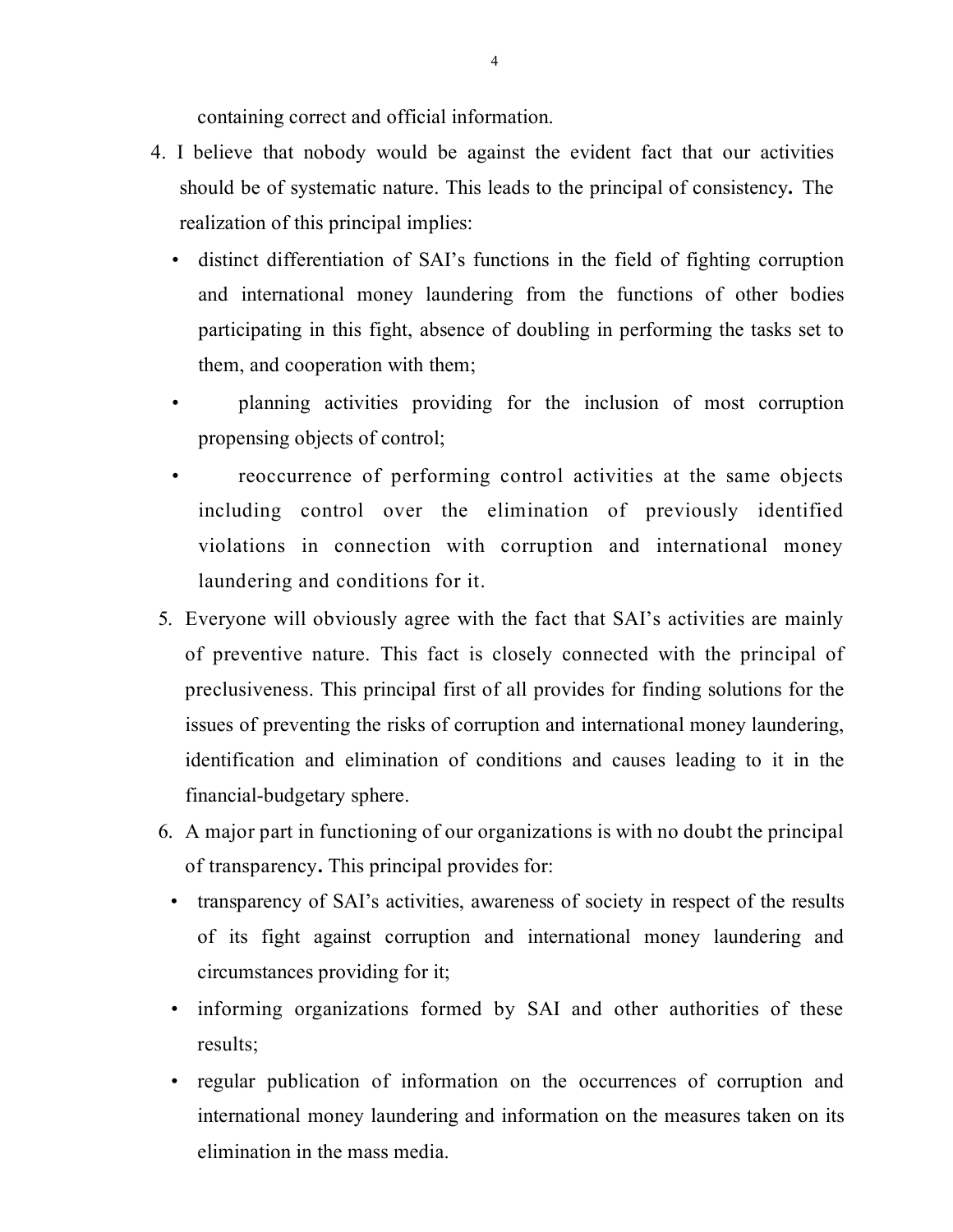- 7. In our opinion it is pretty obvious that the activities of our organizations should be guided by the principal of responsibility**.** Realization of this principal implies conscientious attitude of SAI's employees to their responsibilities in the sphere of fighting corruption and international money laundering, particularity in choosing methods of conducting anti-corruption activities, observation of set standards (procedures) in the course of its conducting, consideration of all circumstances and factors in making conclusions and evaluations.
- 8. Our work experience shows that our success in many ways depends on the principal of professionalism, that implies:
	- Necessary and sufficient level of professional training of SAI's employees for conducting the activities in the sphere of fighting corruption and international money laundering, experience and qualification necessary for its specifics and the tasks set;
	- Constant further training of SAI's employees in this field of their activities, sustaining the knowledge level necessary for this by undergoing specialized training, participating in the corresponding seminars and conferences, familiarization with latest publications on the subject, etc.;
	- Assistance of heads of SAIs in professional growth of their employees for the target of improving the level of fighting corruption and international money laundering and creating necessary conditions for this.
	- 9. And finally, in our opinion it is impossible to give serious consideration to the activities of SAIs without the principal of observance of professional ethics**.** Realization of this principal implies the correspondence of behavior of SAI employees with the general requirements for public servants stated in the Lima Declaration of Guidelines on Auditing Precepts, the INTOSAI Code of Ethics for auditors in the public sector.

Considering these principals we believe it reasonable to recommend SAIs to concentrate their efforts on the following directions of fighting corruption and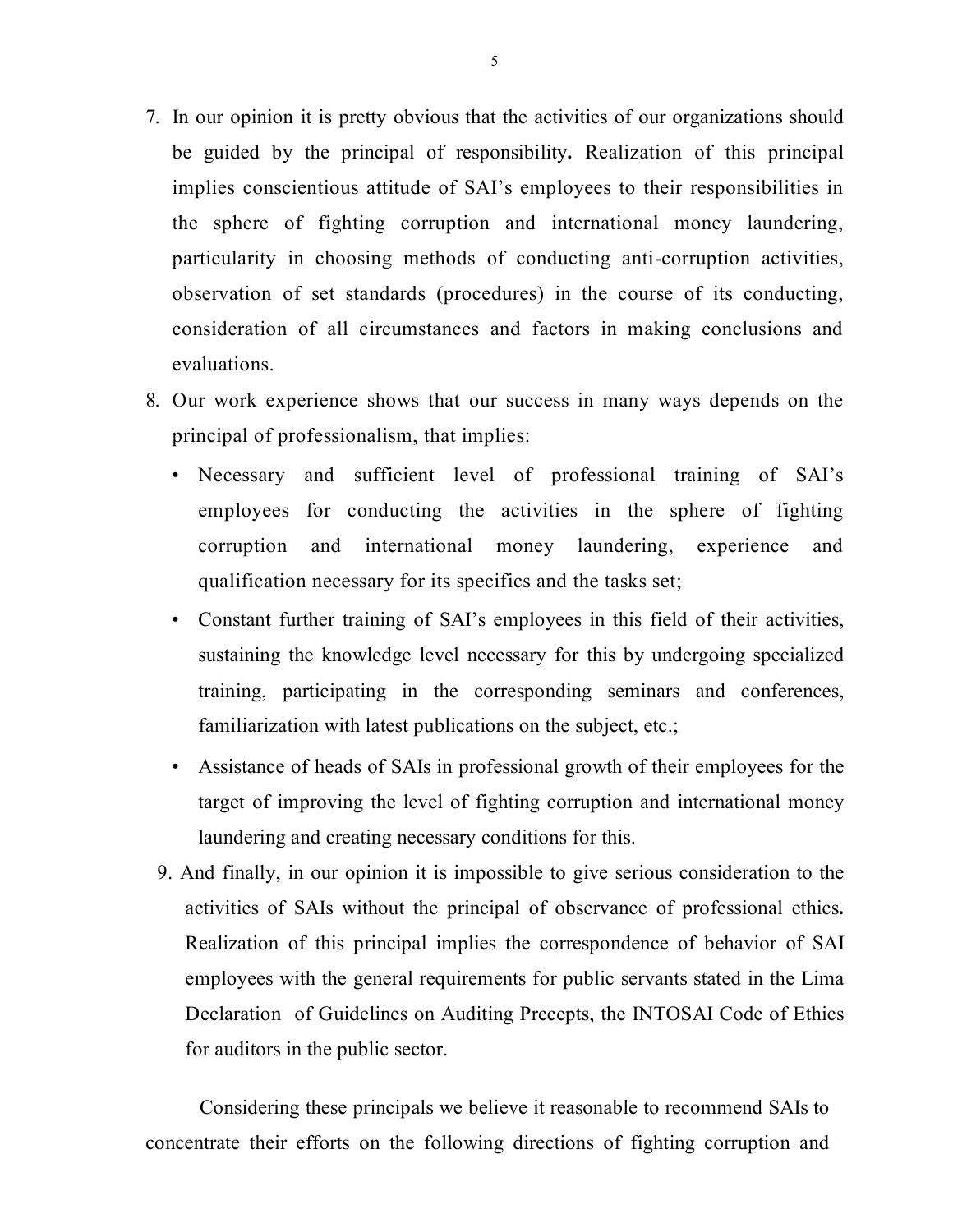international money laundering:

- Active participation in devising state policy on fighting corruption and international money laundering;
- Providing for transparency at all stages of conducting control activities as an incorporate part of identification and prevention of corruption occurrences and facts of international money laundering;
- Organizing and conducting works primarily on preventing corruption and money laundering and not on fighting its consequences (this implies the participation in realizing administrative and economic reforms, aimed at eliminating the causes and circumstances of corruption and money laundering development);
- Providing for consistency of actions of public authorities participating in fighting corruption and money laundering;
- Participation in development and implementation of motions on improving legislation and public resources management;
- Providing for the conduct of compulsory anti-corruption expertise of existing regulatory legal documents and bills regulating the budgetary process and operations with public funds including property and natural resources;
- improving the efficiency of audit by improving the methods and methodologies of identification of corruption risks in the course of audits;
- providing for the leading place of SAIs in the development of integrated system of external and internal financial control, implementation of international standards, its unification and harmonization with national legislation as one of basic factors influencing the quality of audit and decrease of corruption;
- improving control over the use made of public funds on the part of local authorities, in particular the assets of inter-budgetary transfers allocated from the state budget for realization of their tasks and functions;
- organization of training of highly professional staff in the field of audit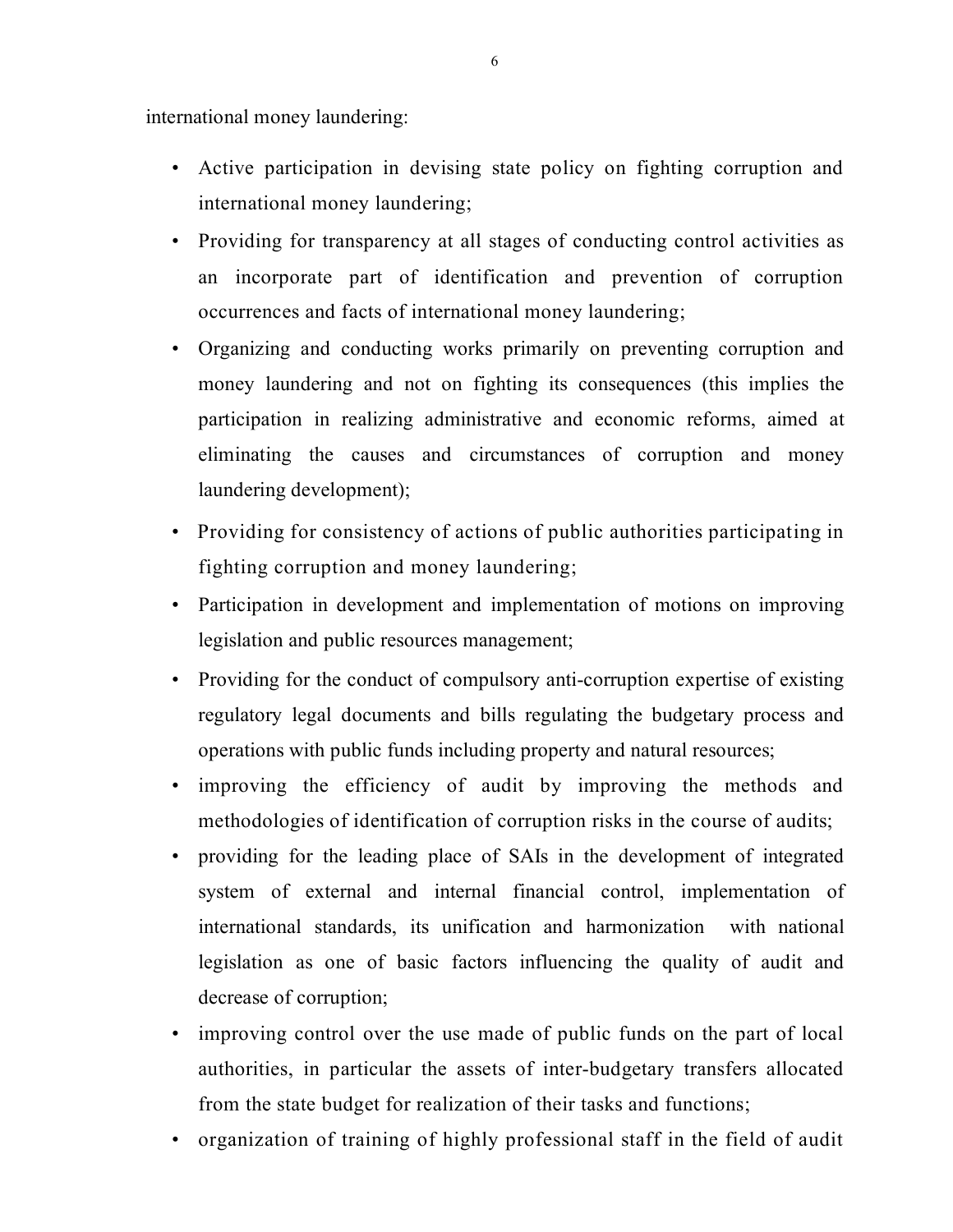of public finances, teaching them the methods and methodologies of identification of corruption risks based on experience of own activities and that of activities of SAIs in other countries;

- development and realization of joint programs under the work of INTOSAI on training and further training of staff in the field of fighting corruption and international money laundering;
- participation in organizing and conducting scientific research on corruption and money laundering ;
- deepening and expanding the international cooperation and coordination on the issues of identification and prevention of corruption and money laundering;
- development and implementation of measures providing for the practice of "transparency" of flows of money on bank accounts and operations with real estate of supreme public officers;
- organization of cooperation with law-enforcing authorities in the part of developing a complex of measures on developing legal background for fighting corruption and international money laundering;
- performing the coordination of work of SAIs with law-enforcing authorities on the issues of improving the methods of identification of areas in the sphere of public finances management posing threat of corruption, causes and conditions for its appearance; assistance to lawenforcing authorities in real application of responsive measures in respect of specific officers violating the anti-corruption legislation, and improving the mechanism of cooperation with law-enforcing community on these issues;
- active assistance based on the principals of independence, objectiveness, transparency and publicity in improving the good conscience, morals and ethics of the public sector, development of civil society institutions, increase of public interest to the activities of elected officers, and the